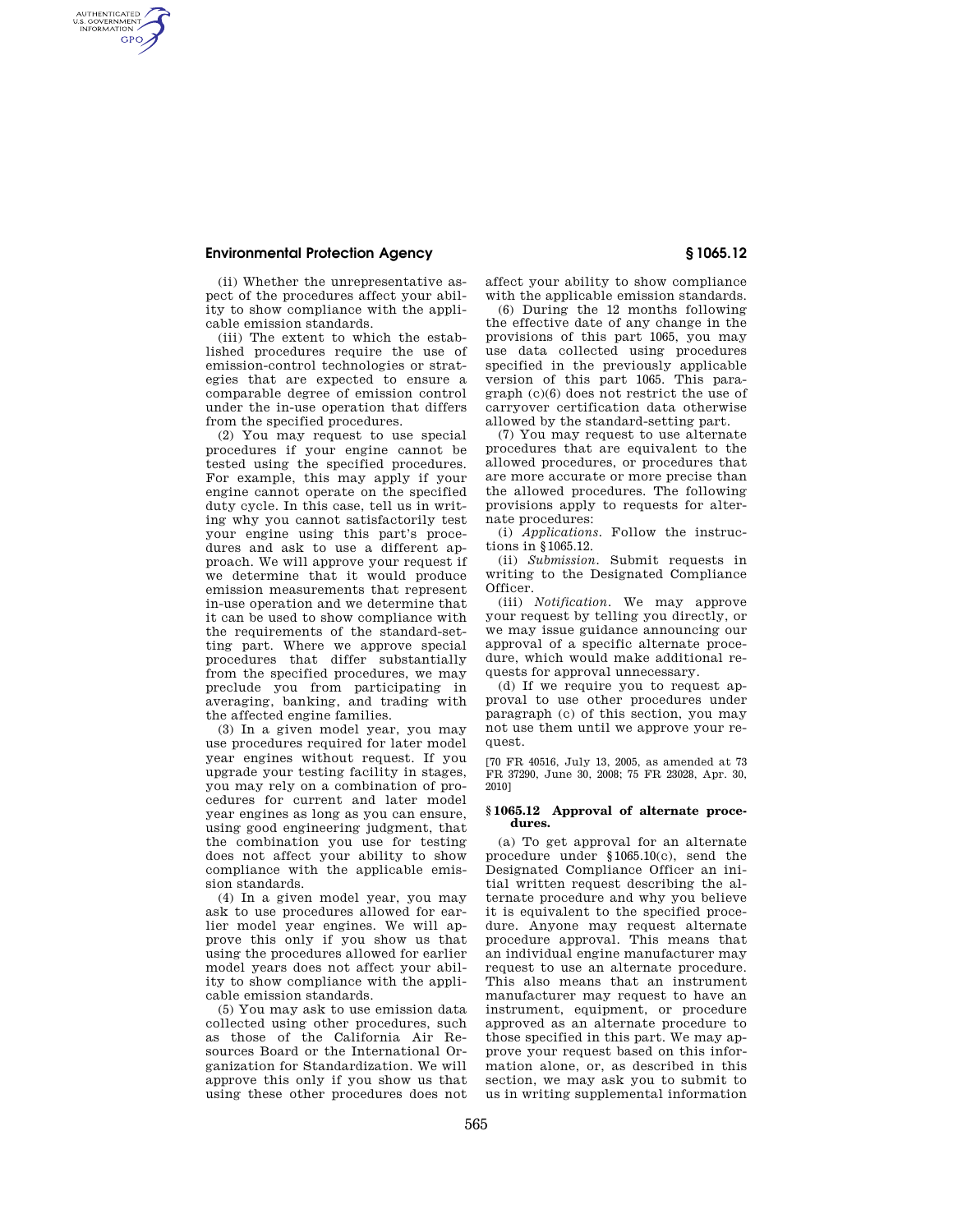showing that your alternate procedure is consistently and reliably at least as accurate and repeatable as the specified procedure.

(b) We may make our approval under this section conditional upon meeting other requirements or specifications. We may limit our approval, for example, to certain time frames, specific duty cycles, or specific emission standards. Based upon any supplemental information we receive after our initial approval, we may amend a previously approved alternate procedure to extend, limit, or discontinue its use. We intend to publicly announce alternate procedures that we approve.

(c) Although we will make every effort to approve only alternate procedures that completely meet our requirements, we may revoke our approval of an alternate procedure if new information shows that it is significantly not equivalent to the specified procedure.

If we do this, we will grant time to switch to testing using an allowed procedure, considering the following factors:

(1) The cost, difficulty, and availability to switch to a procedure that we allow.

(2) The degree to which the alternate procedure affects your ability to show that your engines comply with all applicable emission standards.

(3) Any relevant factors considered in our initial approval.

(d) If we do not approve your proposed alternate procedure based on the information in your initial request, we may ask you to send the following information to fully evaluate your request:

(1) *Theoretical basis*. Give a brief technical description explaining why you believe the proposed alternate procedure should result in emission measurements equivalent to those using the specified procedure. You may include equations, figures, and references. You should consider the full range of parameters that may affect equivalence. For example, for a request to use a dif $f$  ferent  $NO<sub>x</sub>$  measurement procedure, you should theoretically relate the alternate detection principle to the specified detection principle over the expected concentration ranges for NO,

# **§ 1065.12 40 CFR Ch. I (7–1–10 Edition)**

NO2, and interference gases. For a request to use a different PM measurement procedure, you should explain the principles by which the alternate procedure quantifies particulate mass similarly to the specified procedures.

(2) *Technical description.* Describe briefly any hardware or software needed to perform the alternate procedure. You may include dimensioned drawings, flowcharts, schematics, and component specifications. Explain any necessary calculations or other data manipulation.

(3) *Procedure execution.* Describe briefly how to perform the alternate procedure and recommend a level of training an operator should have to achieve acceptable results.

Summarize the installation, calibration, operation, and maintenance procedures in a step-by-step format. Describe how any calibration is performed using NIST-traceable standards or other similar standards we approve. Calibration must be specified by using known quantities and must not be specified as a comparison with other allowed procedures.

(4) *Data-collection techniques.* Compare measured emission results using the proposed alternate procedure and the specified procedure, as follows:

(i) Both procedures must be calibrated independently to NIST-traceable standards or to other similar standards we approve.

(ii) Include measured emission results from all applicable duty cycles. Measured emission results should show that the test engine meets all applicable emission standards according to specified procedures.

(iii) Use statistical methods to evaluate the emission measurements, such as those described in paragraph (e) of this section.

(e) We may give you specific directions regarding methods for statistical analysis, or we may approve other methods that you propose. Absent any other directions from us, use a *t*-test and an *F*-test calculated according to §1065.602 to evaluate whether your proposed alternate procedure is equivalent to the specified procedure. We recommend that you consult a statistician if you are unfamiliar with these